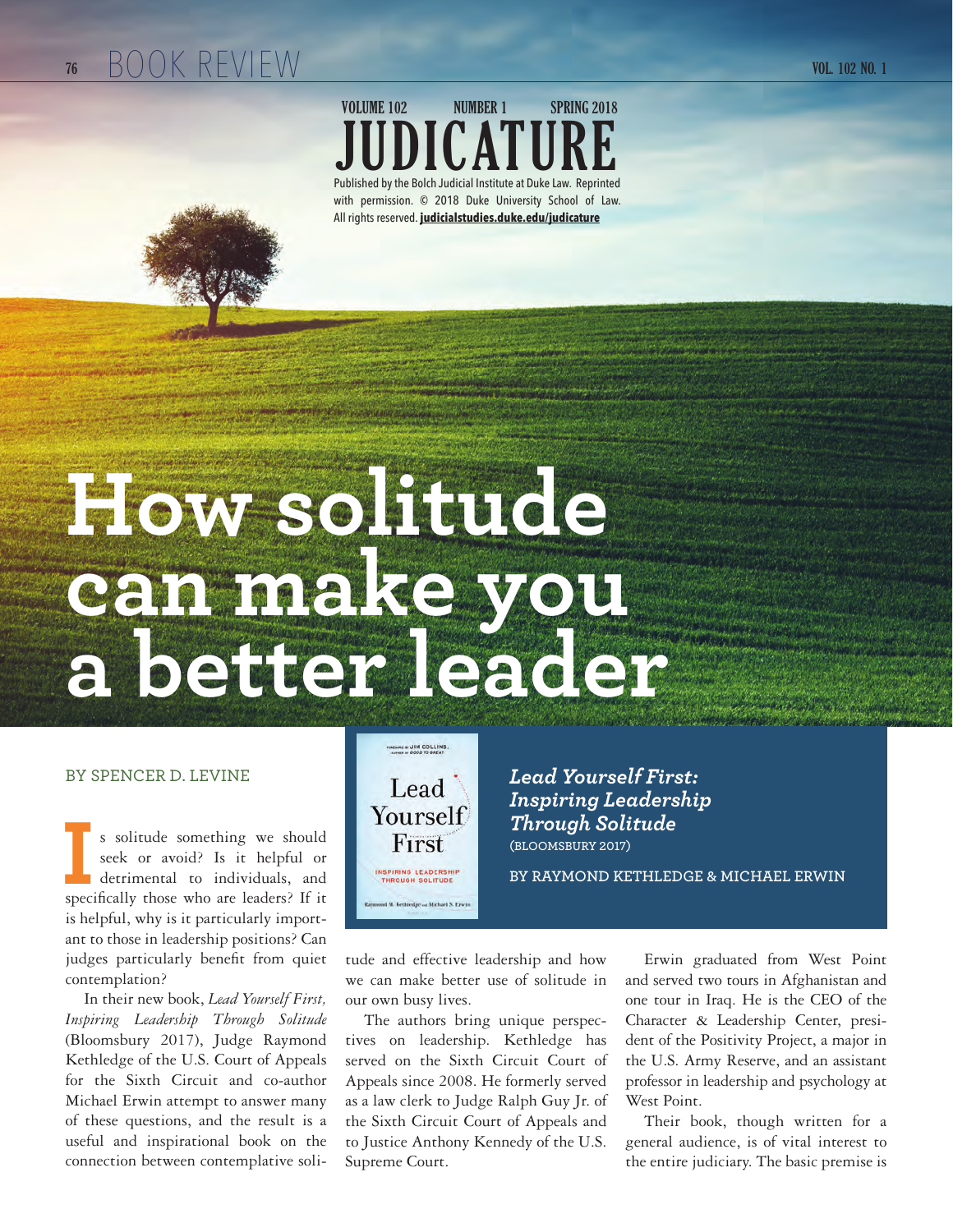that in order to lead others, you must be able lead yourself. Further, an important ingredient in leading is having the time to be alone or in solitude to be able to consider a question and make the right decision.

What is solitude? It is not just "the state of being or living alone," as often defined by the dictionary, but also a "state of being alone without being lonely" that "can lead to self-awareness." (*Psychology Today*, published online 7/1/03; Dictionary.com as viewed on 12/6/17.) Henry David Thoreau captured the essence of solitude when he said, "I never found the companion that was so companionable as solitude. We are for the most part more lonely when we go abroad among men than when we stay in our chambers." (Henry David Thoreau, *Walden*, 1854.)

In our modern world, we are constantly barraged with information, emails, messages on our smartphones, 24-hour news cycles, and entertainment on every possible technological gadget. Kethledge and Erwin don't suggest that we totally disengage from the modern world and go to Walden to seek solitude. Rather, they ask us to take intentional steps to find it in our busy lives.

Of course, the concept of solitude is not foreign to judges. Trial judges, whether in state or federal courts, often are asked to make snap decisions without the opportunity for the sort of reflection or contemplation that might help us better analyze the problem and come to the right or best ultimate decision. Many trial judges would look wistfully at the luxury of having time to reflect in solitude, analyze the problem, and come to a result.

The concept of solitude is familiar to, and just as challenging for, appellate judges. Appellate judges often get solitude in abundance. For those who previously served as a trial court judge or

in an active trial practice, the change to the relative quiet of the appellate chambers can be overwhelming. To go from constant calls to an occasional phone call, or from hundreds of emails daily to hundreds monthly or even yearly, can be disorienting. Thus, the first thing that the appellate judge needs to do is to learn to embrace the solitude of the job.

Embracing solitude, the authors suggest, is the first step to a thoughtful decision-making process. Solitude allows a person to take stock of his or her actions and determine if they were correct or not in retrospect. It allows the person to "prepare emotionally" for future and past events.

leaders. The tough part is that it takes real courage and discipline to make solitude a practice. In this important book, Ray Kethledge and Mike Erwin show us how it's done and the profound difference it can make in our organizations."

Indeed, the book offers several specific recommendations for "how it's done" that seem very doable:

*• Schedule quiet time.* Most of us face constant social interactions that prevent us from having the quiet time needed to analyze the issues and come to a decision. The authors recommend that we create solitude by "resetting expec-

**[T]HE BOOK MAKES A COMPELLING CASE FOR SOLITUDE AND CONTEMPLATION AS THE MEANS TO MENTAL CLARITY, MORAL COURAGE, AND EFFECTIVE LEADERSHIP.** 

For some, solitude is an uncomfortable and unnatural state. Perhaps extroverts and social beings cannot fathom actually forcing themselves to be alone to just think. No computers. No smartphones. No television. No music. Just you and your thoughts. For many, this may seem more like a threat than a reward.

But the book makes a compelling case for solitude and contemplation as the means to mental clarity, moral courage, and effective leadership. As Brené Brown, a professor at the University of Houston and founder of Brave Leaders, Inc., wrote in a review of *Lead Yourself First*: "Solitude is the birthplace of clarity and perspective. As a leader, I've experienced this truth, and as a researcher I've seen the power that solitude brings to

tations" at work. For example, during office hours, denote certain hours as being email-free time periods. Mark a certain part of your day as set aside for reflection. During that time, try to reflect on the daily issues confronting you, or step back and think about larger issues that remain unresolved.

uninterrupted thought. The authors  $\rightarrow$ *• Find a quiet space.* The authors also recommend that you find a space for solitude. Perhaps it is in your office, or for us judges, in our chambers. To some, that may be the absolute worst place to try and be reflective. Your staff or your colleagues may have many requirements on your time and interrupt your attempt at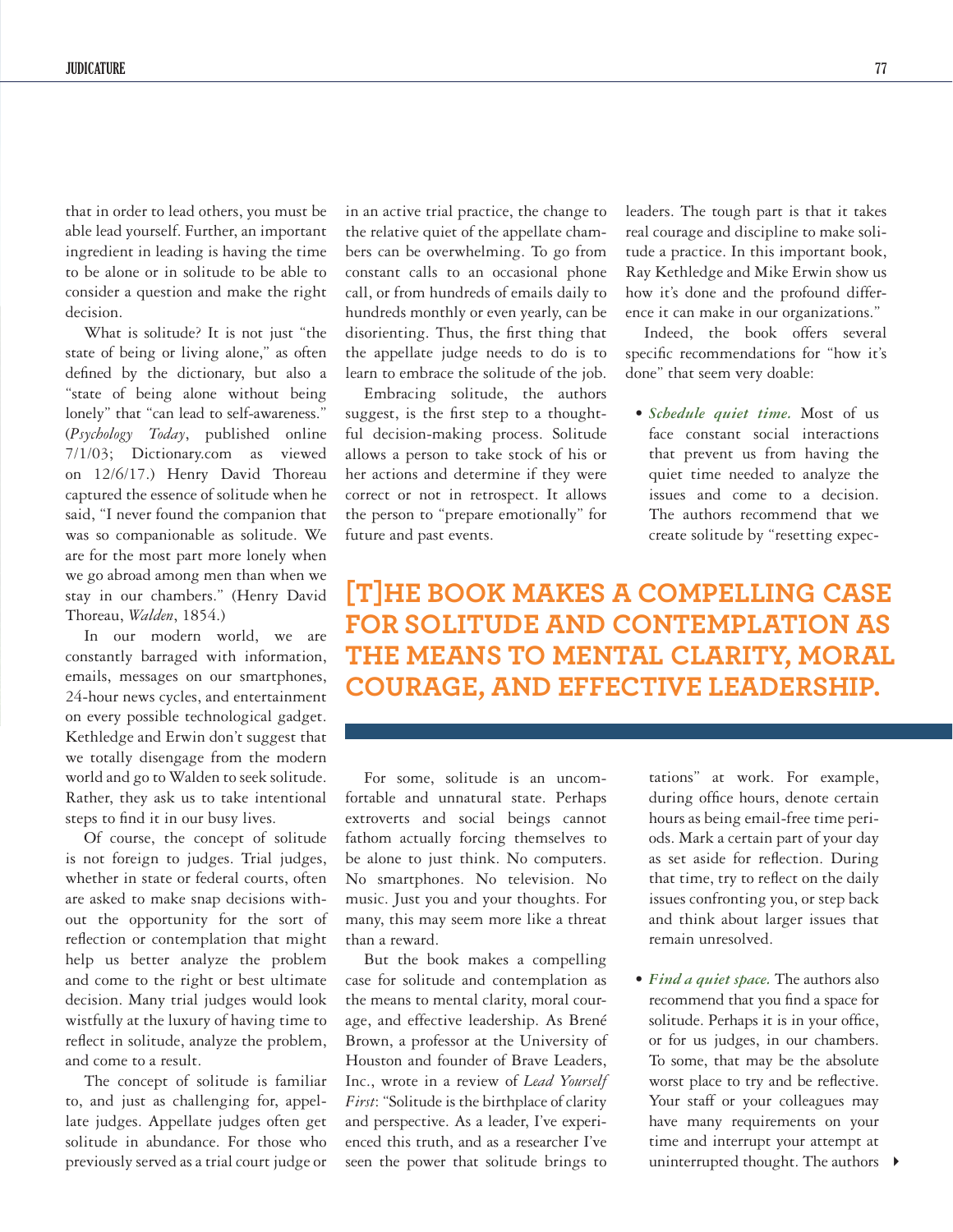recommend taking lunch away from your desk or finding an empty conference room where you can "jog your thoughts."

*• Prepare.* The authors recommend that you use quiet moments throughout your day to prepare for your reflective time, just like you would prepare for any other important assignment. Preparing for solitude can help you make the

should not merely confront easy and superficial issues, but rather squarely engage in the complex issues involved in your decision. Finally, we should "find a higher purpose" for our leadership and share this higher purpose with those we work with.

Kethledge and Erwin illustrate their points with stories of historical figures who exemplify the connections between

**[THE AUTHORS] ALSO WANT US TO ENGAGE AND "EMBRACE HARD THINKING," MEANING THAT YOU SHOULD NOT MERELY CONFRONT EASY AND SUPERFICIAL ISSUES, BUT RATHER SQUARELY ENGAGE IN THE COMPLEX ISSUES INVOLVED IN YOUR DECISION.** 

best of your contemplative time. During jogging or other exercise, perhaps, let the issues you are grappling with percolate in your mind. Judges and lawyers do this naturally. Before we sit down to actually write an opinion or order, we think about the facts, the law, and different issues that need to be resolved. Then we sit down to write.

*• Focus on your core principles.* The authors ask us to "identify your first principles and stay connected with them." They warn that a leader unmoored from his or her core principles will lack direction in contemplation. They also want us to engage and "embrace hard thinking," meaning that you

great leadership and the contemplation of solitude. Vignettes about Dwight D. Eisenhower, Jane Goodall, T.E. Lawrence, Abraham Lincoln, Ulysses S. Grant, Aung San Suu Kyi, Winston Churchill, Dr. Martin Luther King Jr., and Pope John Paul II vividly demonstrate how solitude leads to clarity of thought, enhanced creativity, and the emotional balance needed to persevere under extreme circumstances.

One story that resonated was that of Gen. Eisenhower, who used solitude to gain the analytical clarity needed to make one of the most important decisions of World War II and, perhaps, of the 20th century. Right after the attack on Pearl Harbor, Eisenhower was ordered to report to a meeting with the then-Army Chief of Staff George C. Marshall.

Marshall, after informing Eisenhower of the dire situation in the Pacific, asked Eisenhower what the American forces should do next. Eisenhower asked for "a few hours" to think about a response.

Eisenhower went to a vacant office to think and to prepare a memorandum he later entitled "Steps to Be Taken." The memorandum — "short, emphatic, and based on reasoning in which I honestly believed" — outlined a concise plan of action to assist key allies in the Pacific. It was the first of many such memoranda that Eisenhower would draft during the war. According to Kethledge and Erwin, these memoranda allowed Eisenhower to reflect on the complex issues of the war effort, design a step-by-step response, and put his thoughts on paper.

Eisenhower's methodical approach to decision-making was perhaps never more valuable than in the days before the D-Day landing. To students of history, this is a familiar story. Eisenhower needed to give his approval to initiate the largest amphibious invasion ever tried in human history. Conditions had to be perfect: "clear skies for air operations, a full moon for the paratrooper drop behind enemy lines the night before, moderate seas for the ships, and tides low enough to allow the landing craft to run ashore." Eisenhower knew the window of opportunity for all these conditions to coalesce at once would be brief. If he picked the wrong day or the weather turned, the ramifications would be fatal — and worse, a failed landing could turn the tide of the war for the enemy.

The decision weighed heavily on Eisenhower. To make it, he combined his quiet, reflective custom of drafting memos, picking out the goals and action items that needed to be accomplished and using time alone to analyze and come to a decisive conclusion. After once again pausing to reflect, Eisenhower's dramatic decision —